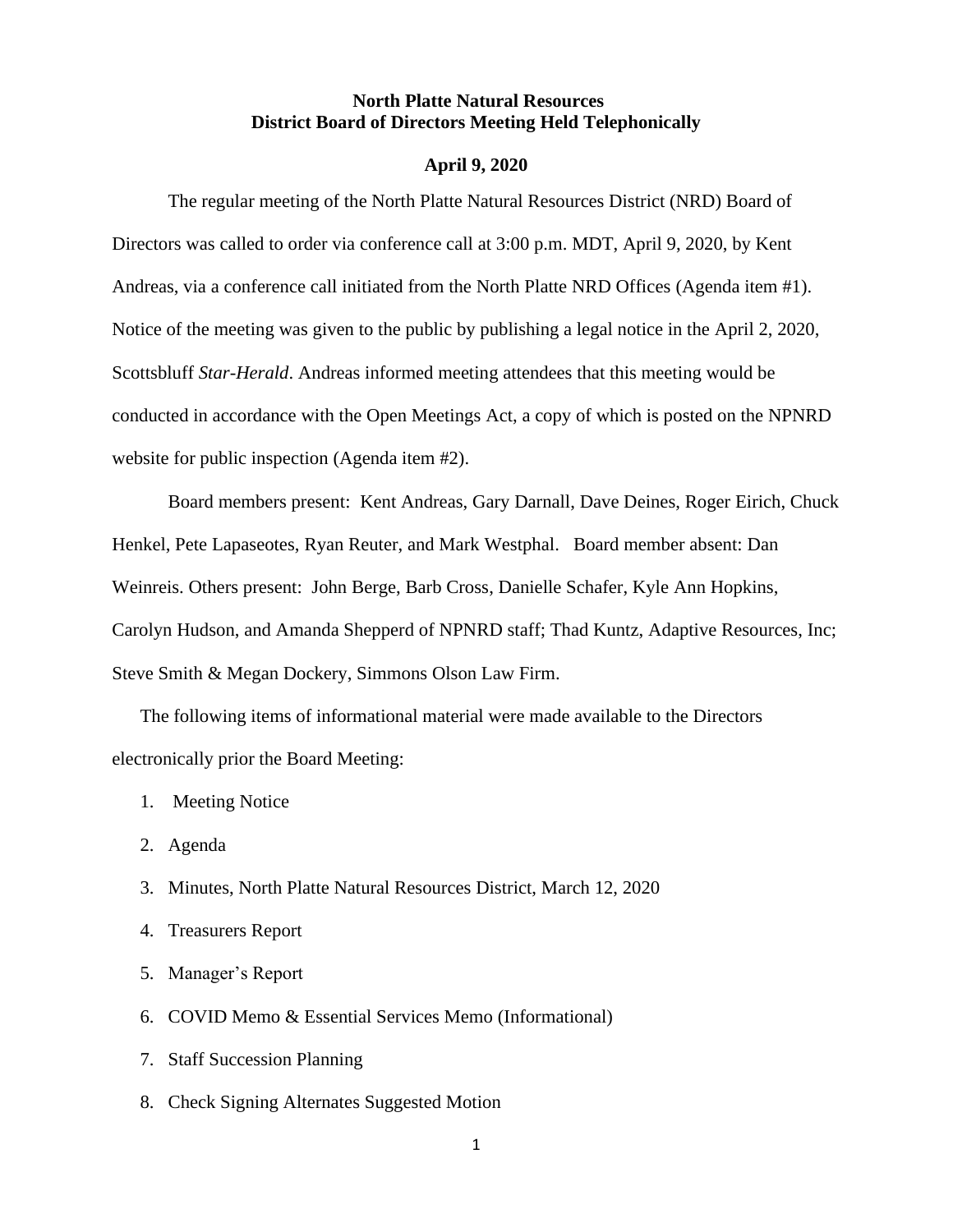The following items were provided to the Directors at the Board Meeting:

- 1. Agenda
- 2. Minutes, North Platte Natural Resources District, District Board of Director's Meeting, March 12, 2020.
- 3. Treasurer's Report
- 4. Manager's Report
- 5. COVID Memo & Essential Services Memo (Informational)
- 6. Staff Succession Planning
- 7. Check Signing Alternates Suggested Motion

## **3. Approval of Minutes of Previous Meeting**

The Board reviewed the minutes of the March 12, 2020, regular Board meeting.

*Moved by Eirich, seconded by Reuter, to approve the minutes of the March 12, 2020* 

## *regular Board meeting. Motion passed.*

Ayes: Darnall, Deines, Eirich, Henkel, Lapaseotes, Reuter, Westphal

Nay: none

Abstain: Andreas

Absent: Weinreis

# **4. Treasurer's Report and Accounts Payable**

Ryan Reuter reviewed the Treasurer's report with the Board. *Motion made by Henkel,* 

*seconded by Westphal, to accept the Treasurer's report and pay the bills as listed. Motion* 

*passed.*

Ayes: Andreas, Darnall, Deines, Eirich, Henkel, Lapaseotes, Reuter, Westphal Nay: none

Abstain: none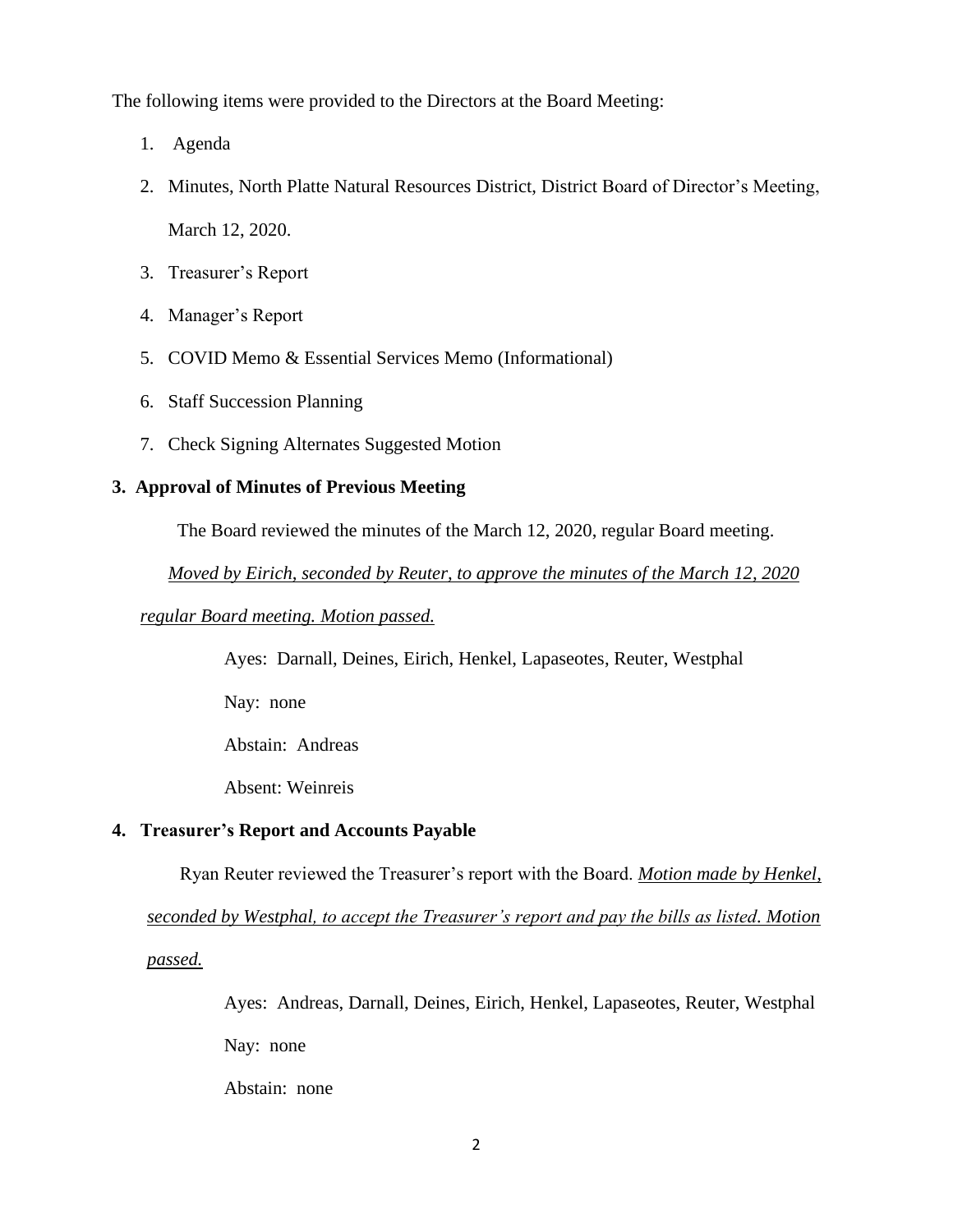Absent: Weinreis

### **5. Comments from the Public**

None

### **6. Manager's Report**

General Manager John Berge indicated that the written report was sent to the board and was available on the NPNRD website.

### **7. Legislative Update**

Berge indicated that the legislature was not in session due to COVID-19 concerns.

### **8. Consideration of the Staff Succession Plan**

Berge indicated that the hierarchy of senior leadership at the NPNRD has included the General Manager and the Assistant Manager only, for the past several years. Given recent events, it has become necessary to extend the succession plan several layers to ensure continuity of leadership if both the General Manager and Assistant Manager are unable to conduct the duties of their position. To ensure seamless leadership, Berge recommends the following succession plan:

1. General Manager, 2. Assistant Manager, 3. Water Department Manager, 4. Database

Coordinator, 5. Soil and Tree Department Manager, 6. GIS Coordinator, 7. Office Manager.

*Motion made by Lapaseotes, seconded by Darnall to approve the recommended order of leadership.*

> Ayes: Andreas, Darnall, Deines, Eirich, Henkel, Lapaseotes, Reuter, Westphal Nay: none Abstain: none Absent: Weinreis